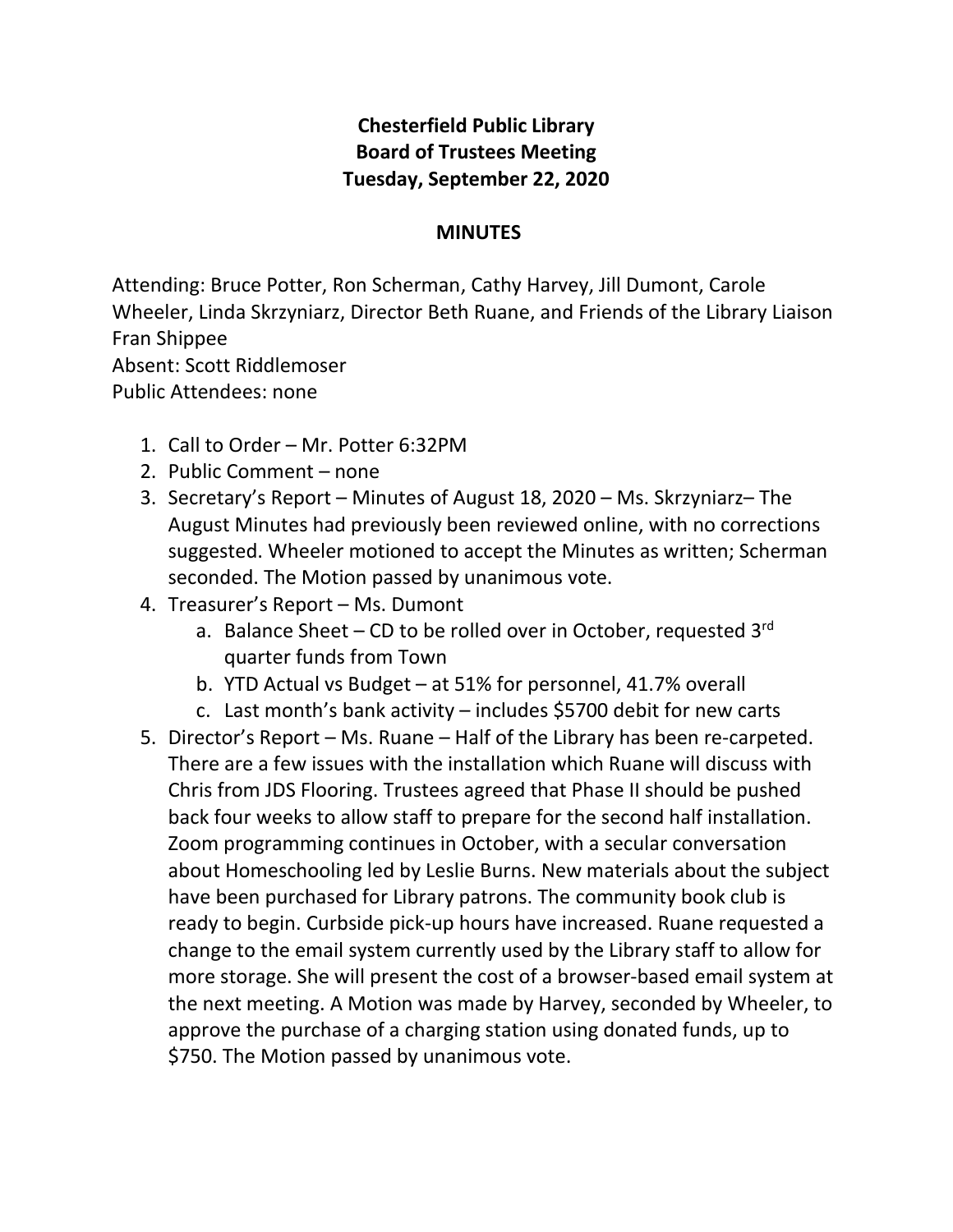- 6. Old Business
	- a. Policy review: A newly written *Social Media Policy* was presented by the Director and Policy Committee for consideration. A Motion was made by Harvey, seconded by Wheeler, that the Policy be accepted as written. The Motion passed by unanimous vote. A *Pandemic Interim Plan* was also presented. A rewrite of the plan, including changes suggested by the Trustees, will be reviewed at the next meeting.
	- b. Carpeting update Trustees asked Ruane to document, with photos, Phase I carpet installation concerns. Coll's Cleaning Services will be hired to vacuum the carpet before shelving is moved back.
	- c. The Big Shift Additional moveable shelving was ordered from Donnegan's two weeks ago. Potter reported that the tops are ready for installation. Ruane presented an idea from the staff about removing four columns from the back section of the Library to create more space. Trustees agreed to have the columns removed if the building plans show that the columns are not load bearing. Potter will find a contractor. The staff also presented a new design for the Adult section of the Big Shift, creating better sight lines, which Trustees endorsed. Dumont will provide Library Plans to Shippee and Potter.
	- d. Alternate Trustee opening Trustees will bring names of potential nominees for the position to the next meeting.
- 7. New Business
	- a. Coronavirus Response/Reopening- The timeline for reopening, after carpet installation is complete, will be discussed monthly, and planned with both staff and patron safety in mind. Suggestions were made about reopening by appointment and limiting patron numbers. Potter would like to see a grand reopening celebration planned. Suggestions included posting a video walk-through online, and setting up a one-way walk through open house, in keeping with pandemic restrictions.
	- b. A Land Survey, for a potential storage shed, is being required by the Town. Potter has spoken to Dave Mann, who offered to complete a survey for \$250. A Motion was made by Harvey, seconded by Wheeler, to approve the use of Non-lapsing Funds to cover the cost of the survey, if it is not paid by the Town.